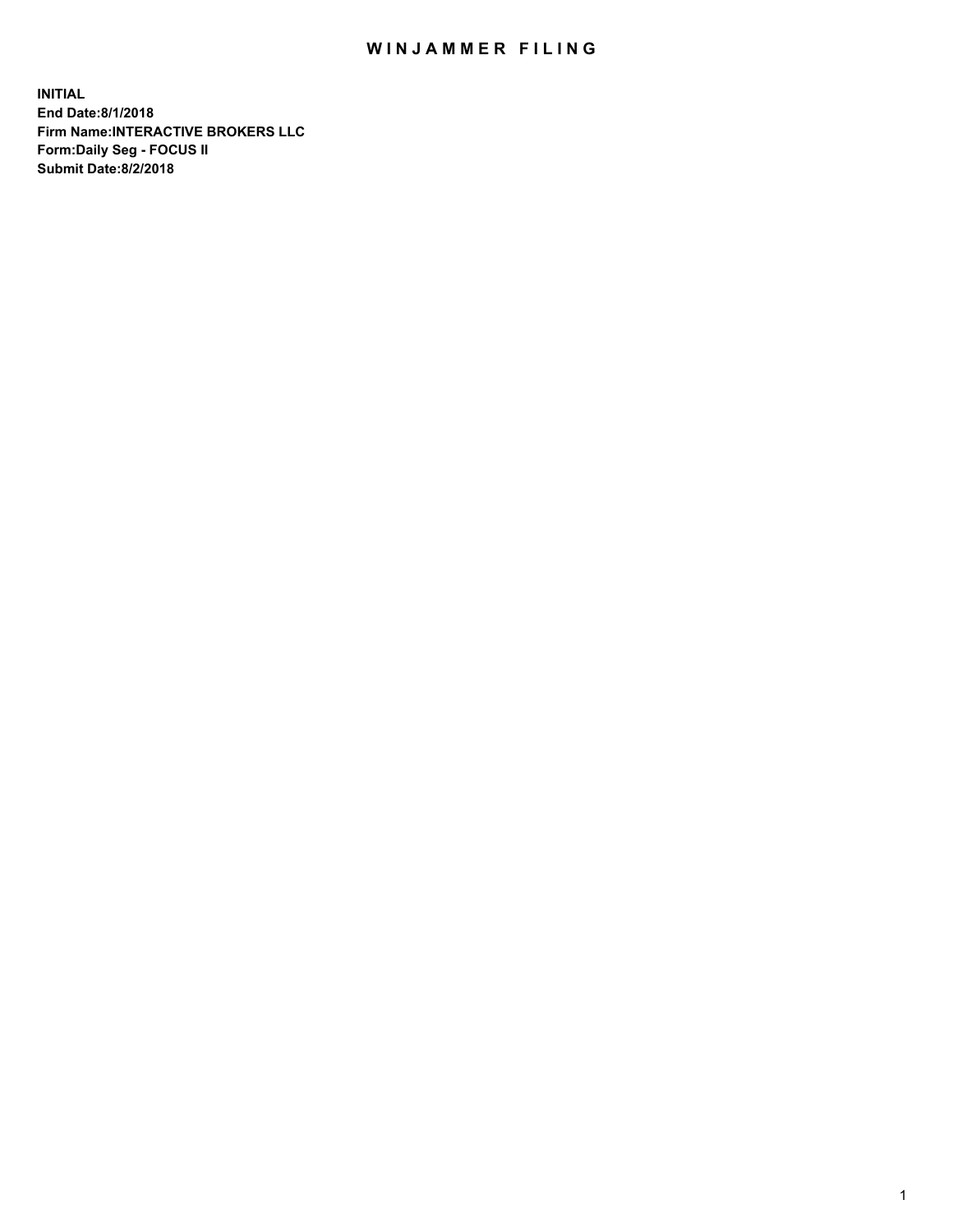**INITIAL End Date:8/1/2018 Firm Name:INTERACTIVE BROKERS LLC Form:Daily Seg - FOCUS II Submit Date:8/2/2018 Daily Segregation - Cover Page**

| Name of Company                                                                                                                                                                                                                                                                                                                | <b>INTERACTIVE BROKERS LLC</b>                                                      |
|--------------------------------------------------------------------------------------------------------------------------------------------------------------------------------------------------------------------------------------------------------------------------------------------------------------------------------|-------------------------------------------------------------------------------------|
| <b>Contact Name</b>                                                                                                                                                                                                                                                                                                            | James Menicucci                                                                     |
| <b>Contact Phone Number</b>                                                                                                                                                                                                                                                                                                    | 203-618-8085                                                                        |
| <b>Contact Email Address</b>                                                                                                                                                                                                                                                                                                   | jmenicucci@interactivebrokers.c<br>om                                               |
| FCM's Customer Segregated Funds Residual Interest Target (choose one):<br>a. Minimum dollar amount: ; or<br>b. Minimum percentage of customer segregated funds required:% ; or<br>c. Dollar amount range between: and; or<br>d. Percentage range of customer segregated funds required between:% and%.                         | $\overline{\mathbf{0}}$<br>$\overline{\mathbf{0}}$<br>155,000,000 245,000,000<br>00 |
| FCM's Customer Secured Amount Funds Residual Interest Target (choose one):<br>a. Minimum dollar amount: ; or<br>b. Minimum percentage of customer secured funds required:% ; or<br>c. Dollar amount range between: and; or<br>d. Percentage range of customer secured funds required between:% and%.                           | $\overline{\mathbf{0}}$<br>$\pmb{0}$<br>80,000,000 120,000,000<br>00                |
| FCM's Cleared Swaps Customer Collateral Residual Interest Target (choose one):<br>a. Minimum dollar amount: ; or<br>b. Minimum percentage of cleared swaps customer collateral required:% ; or<br>c. Dollar amount range between: and; or<br>d. Percentage range of cleared swaps customer collateral required between:% and%. | $\overline{\mathbf{0}}$<br>$\underline{\mathbf{0}}$<br>0 <sub>0</sub><br>00         |

Attach supporting documents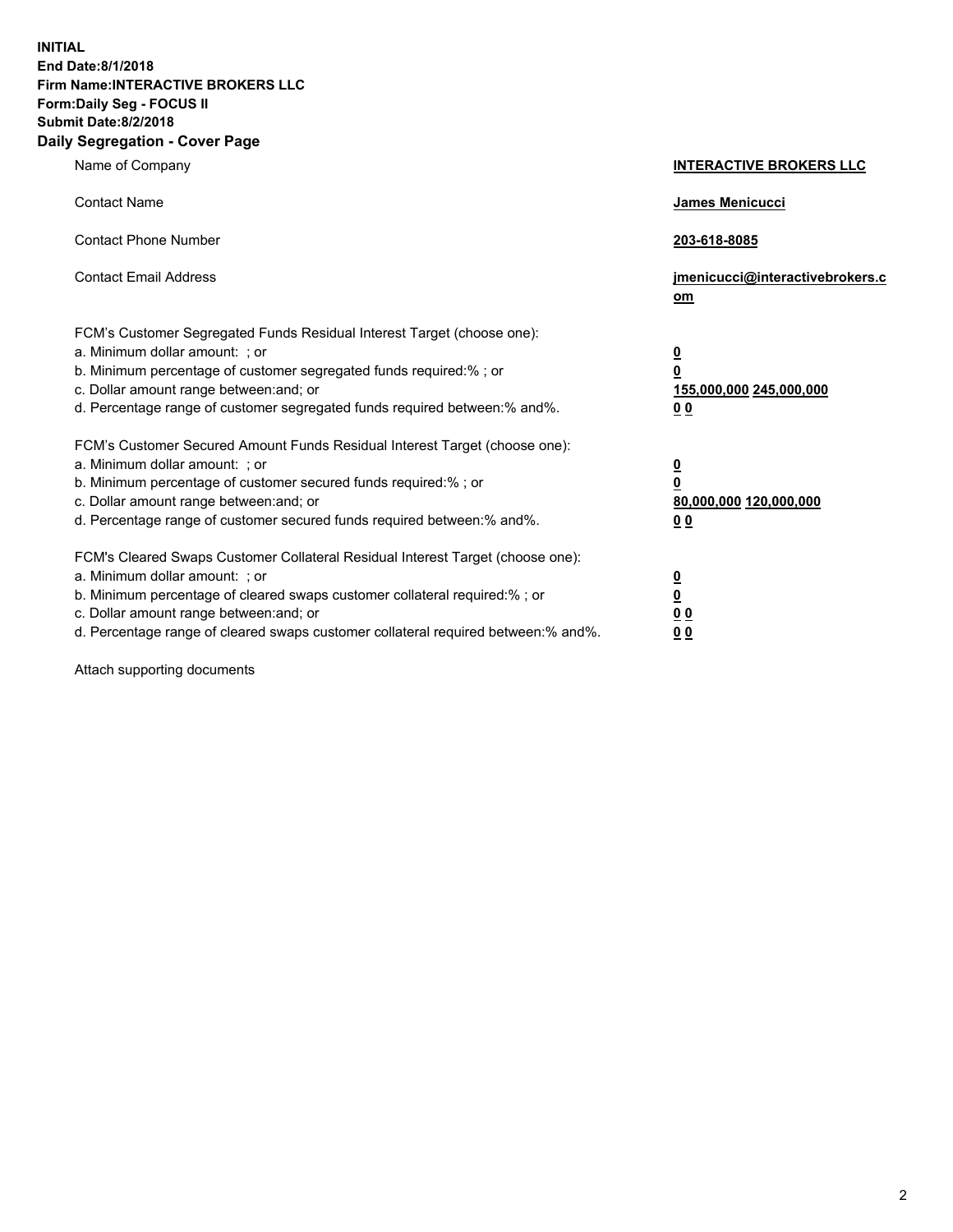## **INITIAL End Date:8/1/2018 Firm Name:INTERACTIVE BROKERS LLC Form:Daily Seg - FOCUS II Submit Date:8/2/2018 Daily Segregation - Secured Amounts**

|     | 2011, Ocglegation - Oceaned Anioanto                                                                       |                                                       |
|-----|------------------------------------------------------------------------------------------------------------|-------------------------------------------------------|
|     | Foreign Futures and Foreign Options Secured Amounts                                                        |                                                       |
|     | Amount required to be set aside pursuant to law, rule or regulation of a foreign                           | $0$ [7305]                                            |
|     | government or a rule of a self-regulatory organization authorized thereunder                               |                                                       |
| 1.  | Net ledger balance - Foreign Futures and Foreign Option Trading - All Customers                            |                                                       |
|     | A. Cash                                                                                                    | 444,769,754 [7315]                                    |
|     | B. Securities (at market)                                                                                  | $0$ [7317]                                            |
| 2.  | Net unrealized profit (loss) in open futures contracts traded on a foreign board of trade                  | 12,118,388 [7325]                                     |
| 3.  | Exchange traded options                                                                                    |                                                       |
|     | a. Market value of open option contracts purchased on a foreign board of trade                             | 705,889 [7335]                                        |
|     | b. Market value of open contracts granted (sold) on a foreign board of trade                               | -72,914 [7337]                                        |
| 4.  | Net equity (deficit) (add lines 1. 2. and 3.)                                                              | 457,521,117 [7345]                                    |
| 5.  | Account liquidating to a deficit and account with a debit balances - gross amount                          | 3,285 [7351]                                          |
|     | Less: amount offset by customer owned securities                                                           | 0 [7352] 3,285 [7354]                                 |
| 6.  | Amount required to be set aside as the secured amount - Net Liquidating Equity                             | 457,524,402 [7355]                                    |
|     | Method (add lines 4 and 5)                                                                                 |                                                       |
| 7.  | Greater of amount required to be set aside pursuant to foreign jurisdiction (above) or line                | 457,524,402 [7360]                                    |
|     | 6.                                                                                                         |                                                       |
|     | FUNDS DEPOSITED IN SEPARATE REGULATION 30.7 ACCOUNTS                                                       |                                                       |
| 1.  | Cash in banks                                                                                              |                                                       |
|     | A. Banks located in the United States                                                                      | 100,876,300 [7500]                                    |
|     | B. Other banks qualified under Regulation 30.7                                                             | 0 [7520] 100,876,300 [7530]                           |
| 2.  | Securities                                                                                                 |                                                       |
|     | A. In safekeeping with banks located in the United States                                                  | 371,890,240 [7540]                                    |
|     | B. In safekeeping with other banks qualified under Regulation 30.7                                         | 0 [7560] 371,890,240 [7570]                           |
| 3.  | Equities with registered futures commission merchants                                                      |                                                       |
|     | A. Cash                                                                                                    | $0$ [7580]                                            |
|     | <b>B.</b> Securities                                                                                       | $0$ [7590]                                            |
|     | C. Unrealized gain (loss) on open futures contracts                                                        | $0$ [7600]                                            |
|     | D. Value of long option contracts                                                                          | $0$ [7610]                                            |
|     | E. Value of short option contracts                                                                         | 0 [7615] 0 [7620]                                     |
| 4.  | Amounts held by clearing organizations of foreign boards of trade                                          |                                                       |
|     | A. Cash                                                                                                    | $0$ [7640]                                            |
|     | <b>B.</b> Securities                                                                                       | $0$ [7650]                                            |
|     | C. Amount due to (from) clearing organization - daily variation                                            | $0$ [7660]                                            |
|     | D. Value of long option contracts                                                                          | $0$ [7670]                                            |
|     | E. Value of short option contracts                                                                         | 0 [7675] 0 [7680]                                     |
| 5.  | Amounts held by members of foreign boards of trade                                                         |                                                       |
|     | A. Cash                                                                                                    | 104,237,747 [7700]                                    |
|     | <b>B.</b> Securities                                                                                       | $0$ [7710]                                            |
|     | C. Unrealized gain (loss) on open futures contracts                                                        | 14,948,736 [7720]                                     |
|     | D. Value of long option contracts                                                                          | 705,889 [7730]                                        |
|     | E. Value of short option contracts                                                                         | <mark>-72,914</mark> [7735] <u>119,819,458</u> [7740] |
| 6.  | Amounts with other depositories designated by a foreign board of trade                                     | 0 [7760]                                              |
| 7.  | Segregated funds on hand                                                                                   | $0$ [7765]                                            |
| 8.  | Total funds in separate section 30.7 accounts                                                              | 592,585,998 [7770]                                    |
| 9.  | Excess (deficiency) Set Aside for Secured Amount (subtract line 7 Secured Statement<br>Page 1 from Line 8) | 135,061,596 [7380]                                    |
| 10. | Management Target Amount for Excess funds in separate section 30.7 accounts                                | 80,000,000 [7780]                                     |
| 11. | Excess (deficiency) funds in separate 30.7 accounts over (under) Management Target                         | 55,061,596 [7785]                                     |
|     |                                                                                                            |                                                       |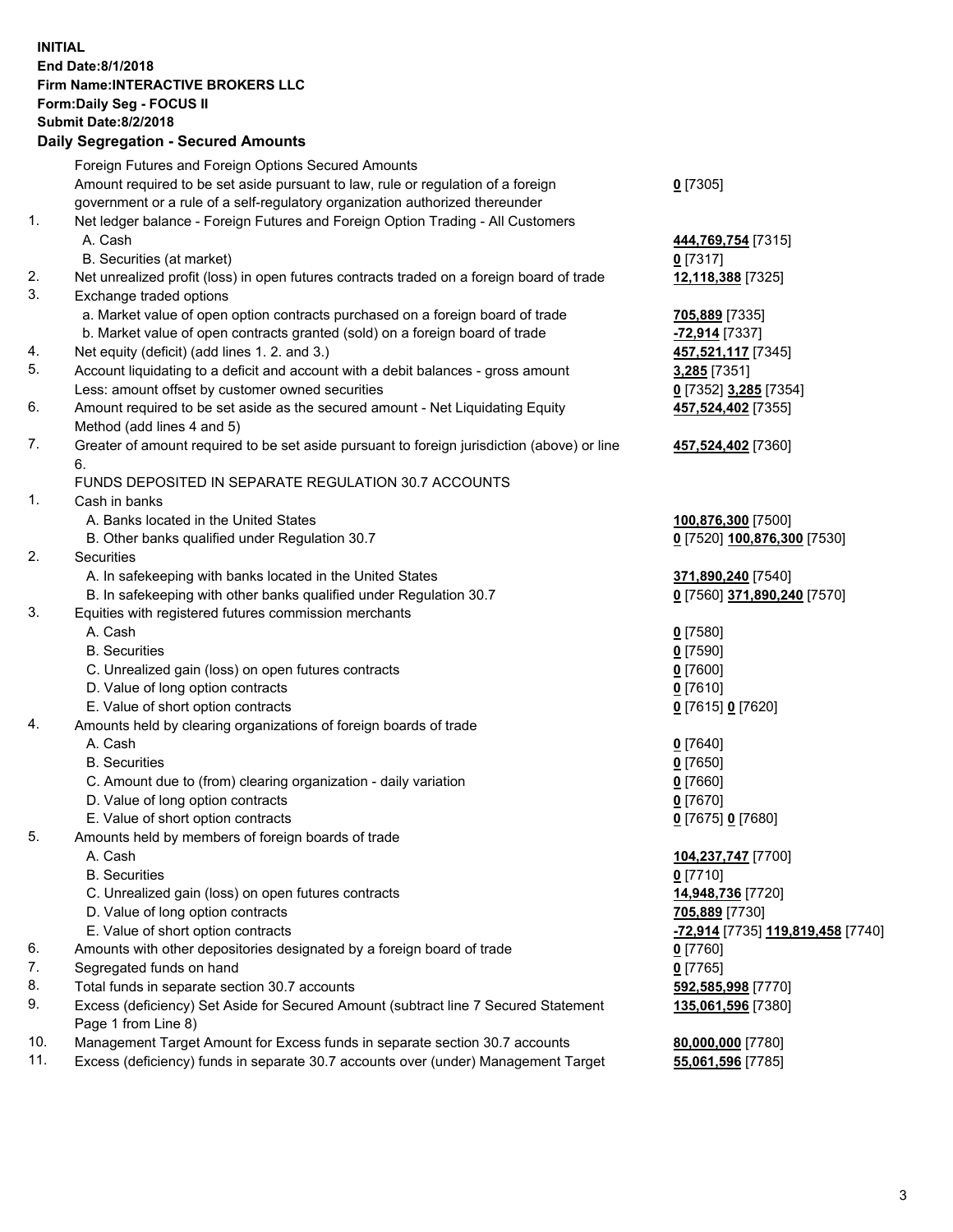|     | <b>INITIAL</b>                                                                                                                                                |                          |
|-----|---------------------------------------------------------------------------------------------------------------------------------------------------------------|--------------------------|
|     | End Date: 8/1/2018                                                                                                                                            |                          |
|     | <b>Firm Name:INTERACTIVE BROKERS LLC</b>                                                                                                                      |                          |
|     | Form: Daily Seg - FOCUS II                                                                                                                                    |                          |
|     | <b>Submit Date:8/2/2018</b>                                                                                                                                   |                          |
|     | Daily Segregation - Segregation Statement                                                                                                                     |                          |
|     | SEGREGATION REQUIREMENTS(Section 4d(2) of the CEAct)                                                                                                          |                          |
| 1.  | Net ledger balance                                                                                                                                            |                          |
|     | A. Cash                                                                                                                                                       | 3,877,106,432 [7010]     |
|     | B. Securities (at market)                                                                                                                                     | $0$ [7020]               |
| 2.  | Net unrealized profit (loss) in open futures contracts traded on a contract market                                                                            | -10,473,982 [7030]       |
| 3.  | Exchange traded options                                                                                                                                       |                          |
|     | A. Add market value of open option contracts purchased on a contract market                                                                                   | 161,833,288 [7032]       |
|     | B. Deduct market value of open option contracts granted (sold) on a contract market                                                                           | -174,928,484 [7033]      |
| 4.  | Net equity (deficit) (add lines 1, 2 and 3)                                                                                                                   | 3,853,537,254 [7040]     |
| 5.  | Accounts liquidating to a deficit and accounts with                                                                                                           |                          |
|     | debit balances - gross amount                                                                                                                                 | 162,155 [7045]           |
|     | Less: amount offset by customer securities                                                                                                                    | 0 [7047] 162,155 [7050]  |
| 6.  | Amount required to be segregated (add lines 4 and 5)                                                                                                          | 3,853,699,409 [7060]     |
|     | FUNDS IN SEGREGATED ACCOUNTS                                                                                                                                  |                          |
| 7.  | Deposited in segregated funds bank accounts                                                                                                                   |                          |
|     | A. Cash                                                                                                                                                       | 959,615,618 [7070]       |
|     | B. Securities representing investments of customers' funds (at market)                                                                                        | 1,970,769,875 [7080]     |
|     | C. Securities held for particular customers or option customers in lieu of cash (at                                                                           | $0$ [7090]               |
|     | market)                                                                                                                                                       |                          |
| 8.  | Margins on deposit with derivatives clearing organizations of contract markets                                                                                |                          |
|     | A. Cash                                                                                                                                                       | 26,285,734 [7100]        |
|     | B. Securities representing investments of customers' funds (at market)                                                                                        | 1,161,836,343 [7110]     |
|     | C. Securities held for particular customers or option customers in lieu of cash (at                                                                           | $0$ [7120]               |
|     | market)                                                                                                                                                       |                          |
| 9.  | Net settlement from (to) derivatives clearing organizations of contract markets                                                                               | <b>-6,701,342</b> [7130] |
| 10. | Exchange traded options                                                                                                                                       |                          |
|     | A. Value of open long option contracts                                                                                                                        | 161,743,895 [7132]       |
|     | B. Value of open short option contracts                                                                                                                       | -174,884,797 [7133]      |
| 11. | Net equities with other FCMs                                                                                                                                  |                          |
|     | A. Net liquidating equity                                                                                                                                     | $0$ [7140]               |
|     | B. Securities representing investments of customers' funds (at market)<br>C. Securities held for particular customers or option customers in lieu of cash (at | $0$ [7160]<br>$0$ [7170] |
|     | market)                                                                                                                                                       |                          |
| 12. | Segregated funds on hand                                                                                                                                      | $0$ [7150]               |
| 13. | Total amount in segregation (add lines 7 through 12)                                                                                                          | 4,098,665,326 [7180]     |
| 14. | Excess (deficiency) funds in segregation (subtract line 6 from line 13)                                                                                       | 244,965,917 [7190]       |
| 15. | Management Target Amount for Excess funds in segregation                                                                                                      | 155,000,000 [7194]       |
| 16. | Excess (deficiency) funds in segregation over (under) Management Target Amount                                                                                | 89,965,917 [7198]        |

16. Excess (deficiency) funds in segregation over (under) Management Target Amount Excess